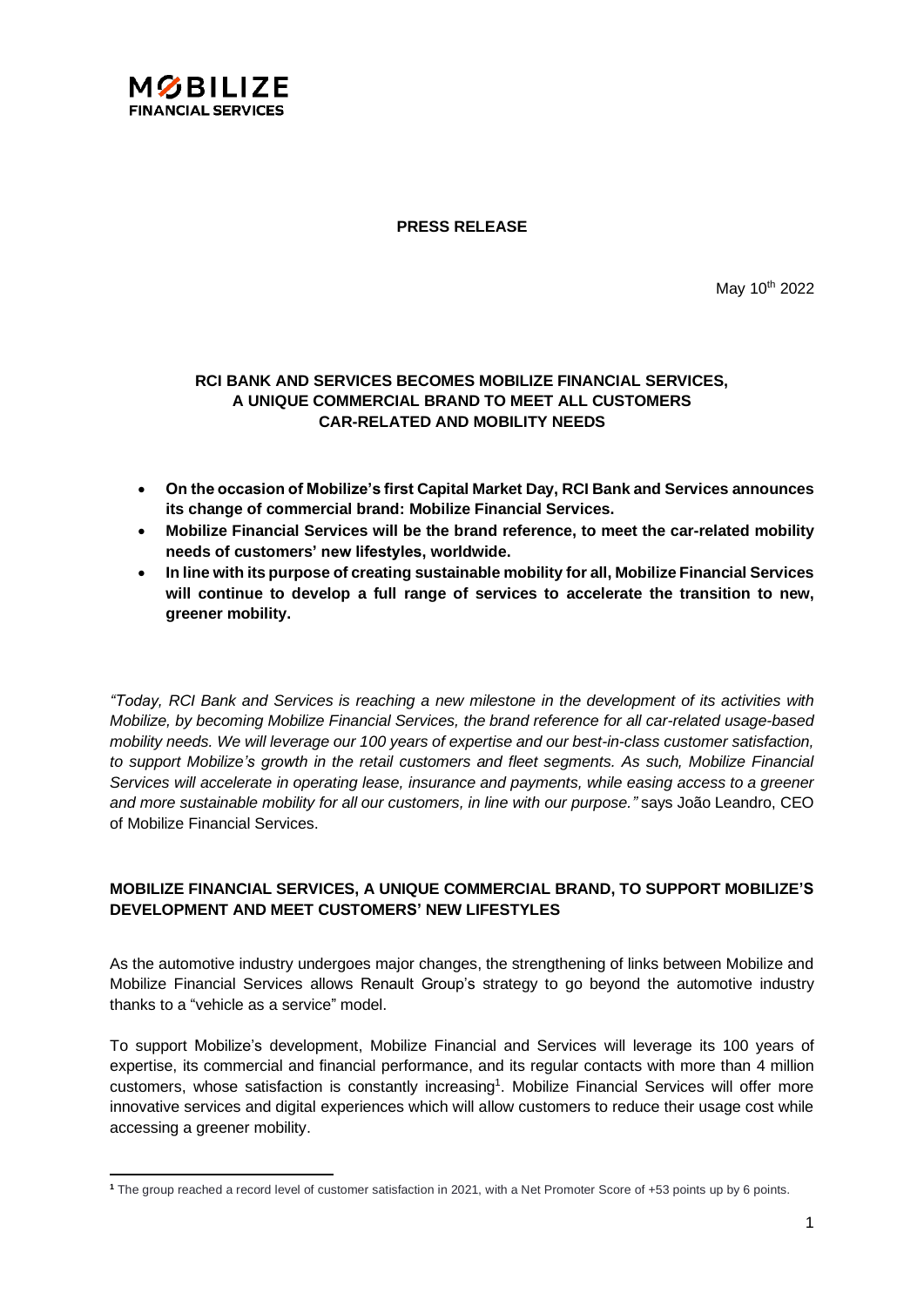

Mobilize Financial Services will be the brand reference for the customers of the Renault Group's brands - Renault, Dacia, Alpine and Mobilize - who are looking for a complete range of services related to the usage of the car. Nissan customers will also benefit from the same quality of offers, through the Nissan Financial Services brand.

The deployment of the Mobilize Financial Services commercial brand will be progressive in the countries of implementation of the group, starting with its main markets by the end of 2022.

# **MOBILIZE FINANCIAL SERVICES TO EXPAND IN THE RETAIL CUSTOMERS AND FLEET SEGMENTS**

This change of commercial brand is backed by 3 ambitious objectives to provide offers adapted to our customers' new usages, as well as the massive arrival of electric and connected vehicles. Mobilize Financial Services will finance more vehicles, over longer periods, while creating more value.

### **1. Develop operating lease and car subscription offers**

Mobilize Financial Services will accelerate the roll-out of operating lease offers in its main markets, in partnership with its dealer network. The goal of Mobilize Financial Services is to benefit from the growth of more than 80% <sup>2</sup>of the operating leasing market and to reach a fleet size of 1 million vehicles by 2030.

Mobilize Financial Services will develop new subscription offers based on the skills of Bipi, acquired in 2021. This will help to reach 200,000 subscriptions by 2030 in the main European markets.

### **2. Expand the used vehicle segment by optimizing its financing through the entire life cycle**

At the same time, Mobilize Financial Services will accelerate its used vehicle financing activity by focusing on the entire life cycle and offering an integrated service, refurbishing, and remarketing journey. Mobilize Financial Services plans to triple its used vehicle new financings to 10 billion euros by 2030.

# **3. Offer disruptive services focusing on car insurance and payments**

To support the shift from ownership to usage, Mobilize Financial Services will expand its range of services around two main areas: innovative car insurance, by leveraging the connectivity of vehicles to launch usage-based insurance products; and the creation of Mobilize Pay, a subsidiary responsible for designing a payment ecosystem around the car. Mobilize Pay will launch a new eco-friendly credit card developed with Visa, which can also be used for charging electric vehicles. Mobilize Financial Services aims to reach 3.6 million contracts for its car insurance business and 1 million for its payment business by 2030.

 $2$  Source: NV Market Evolution – Deloitte G5 Europe/RCI Bank and Services.